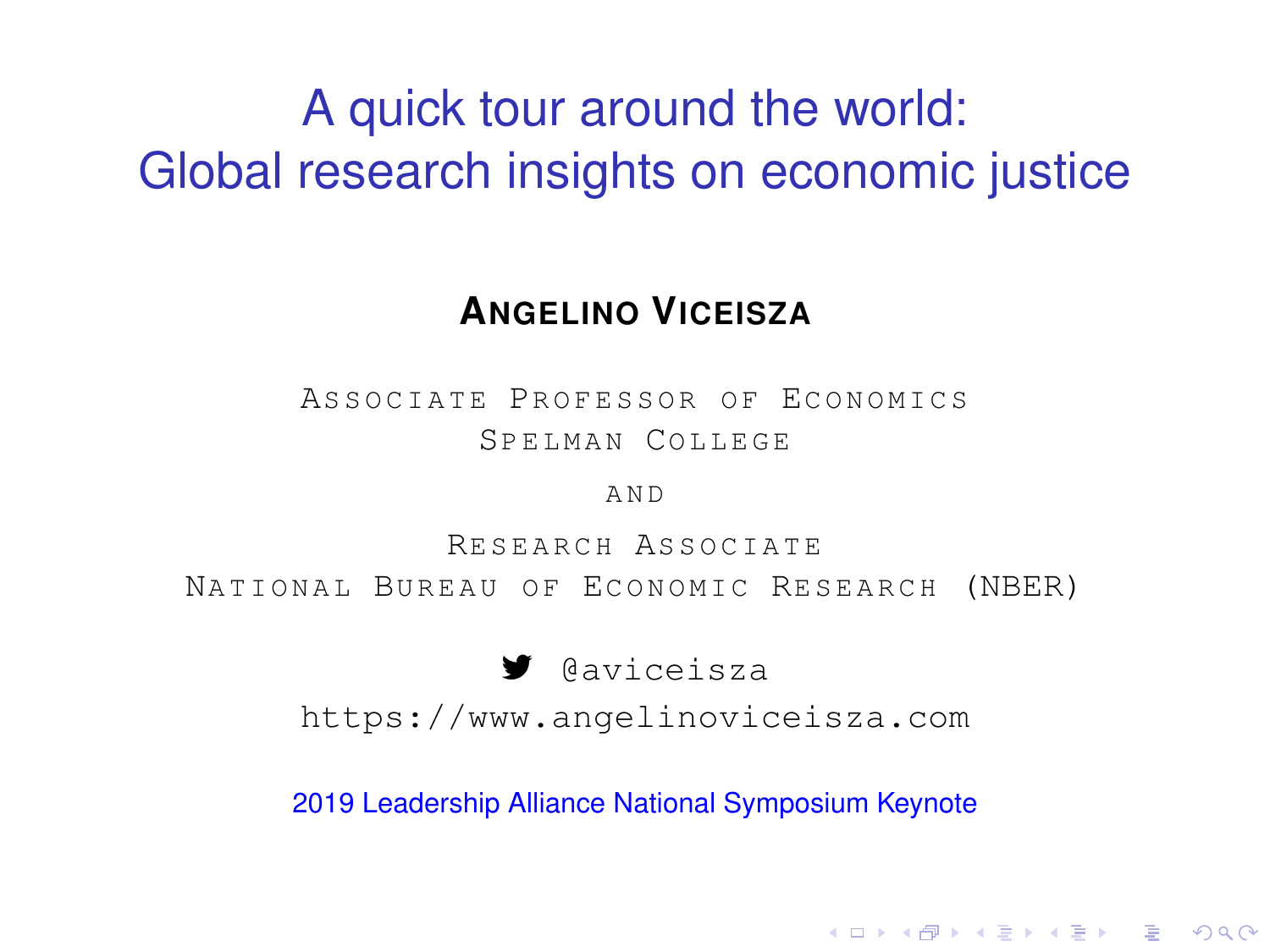## The story begins in the Caribbean ...

A child is born on an island named Curacao (Dutch).



K ロ ▶ K @ ▶ K 할 ▶ K 할 ▶ 이 할 → 9 Q Q →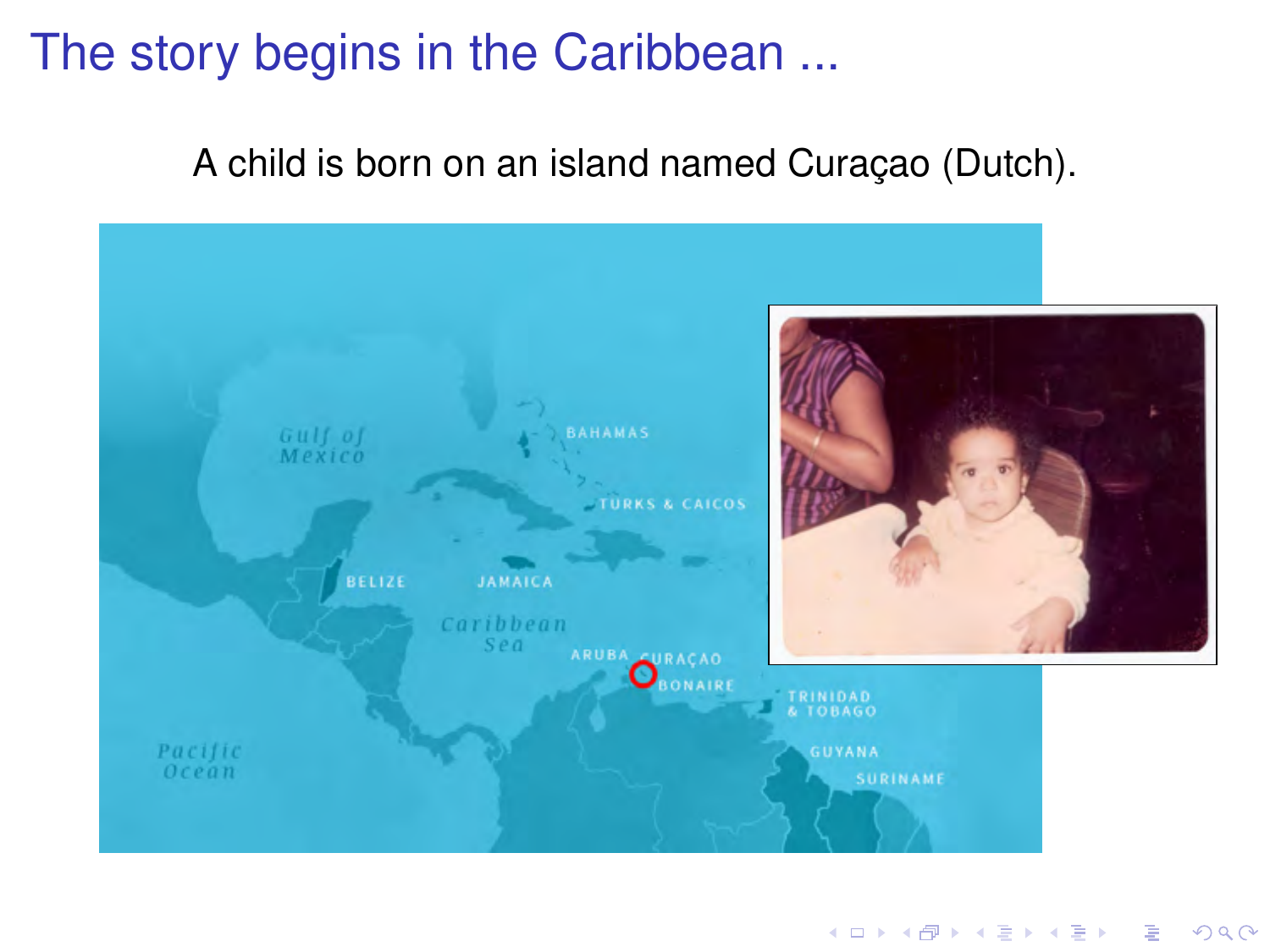## **First take-away**

1. Don't ever think you can't!

2. Curacao:  $N \approx 150,000$ .

3. Me: No networks, first-gen, different, etc. etc.

K ロ ▶ K @ ▶ K 할 ▶ K 할 ▶ . 할 | K 9 Q Q\*

4. Yet, here I am ... so, #YesYouCan!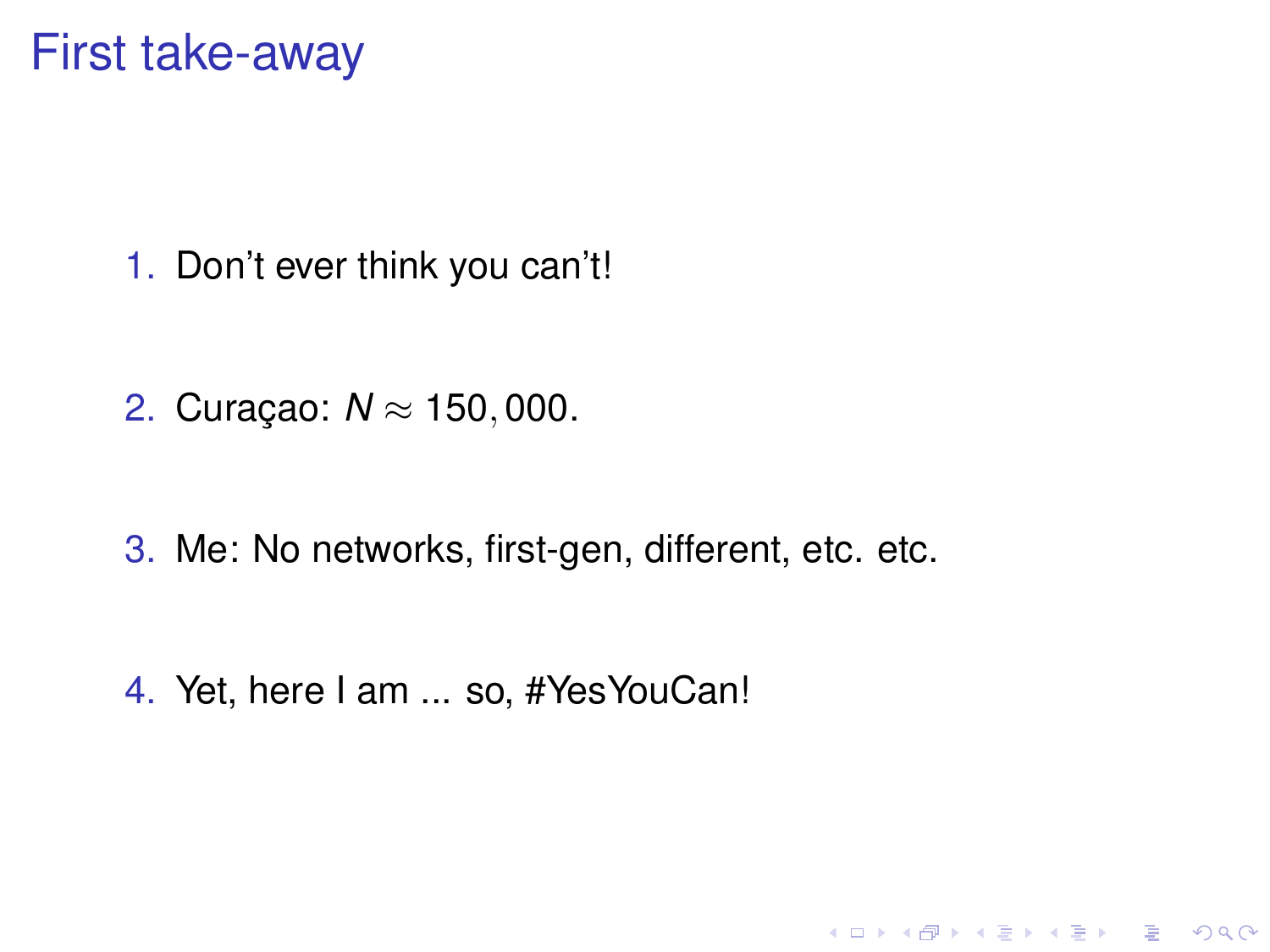## The story continues in Philly / BOS / ATL / DC ...









- 1. IFPRI is where I started my research career on economic justice (if you will)  $\rightarrow$  policy-relevant questions.
- 2. Study living conditions of the poor and pathways out of poverty (e.g., entrepreneurship) using behavioral field experiments and other types data (e.g., surveys).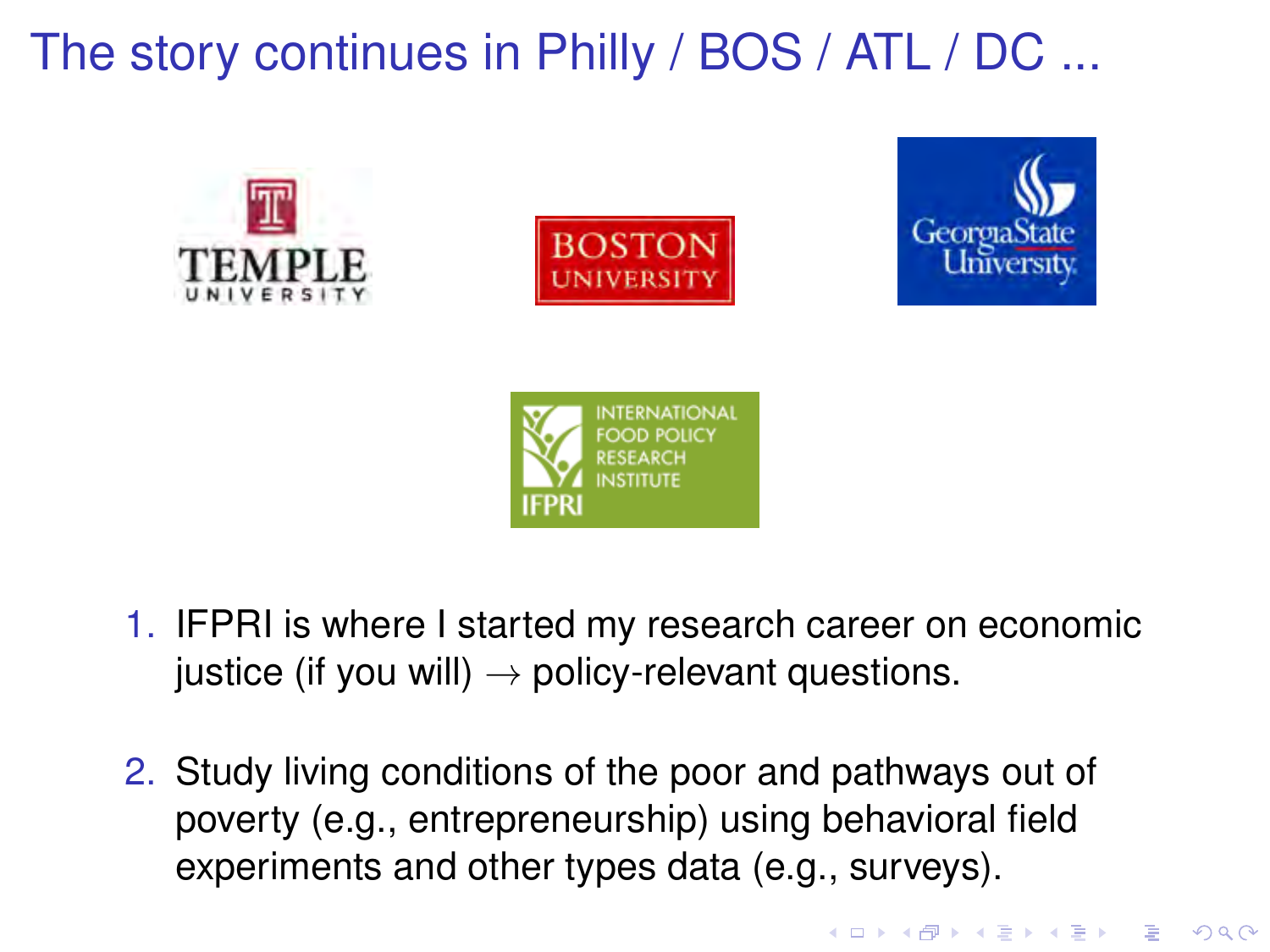## The story continues in Vietnam (Asia) ...

German funding (BMZ-GTZ): Contracting dairy producers

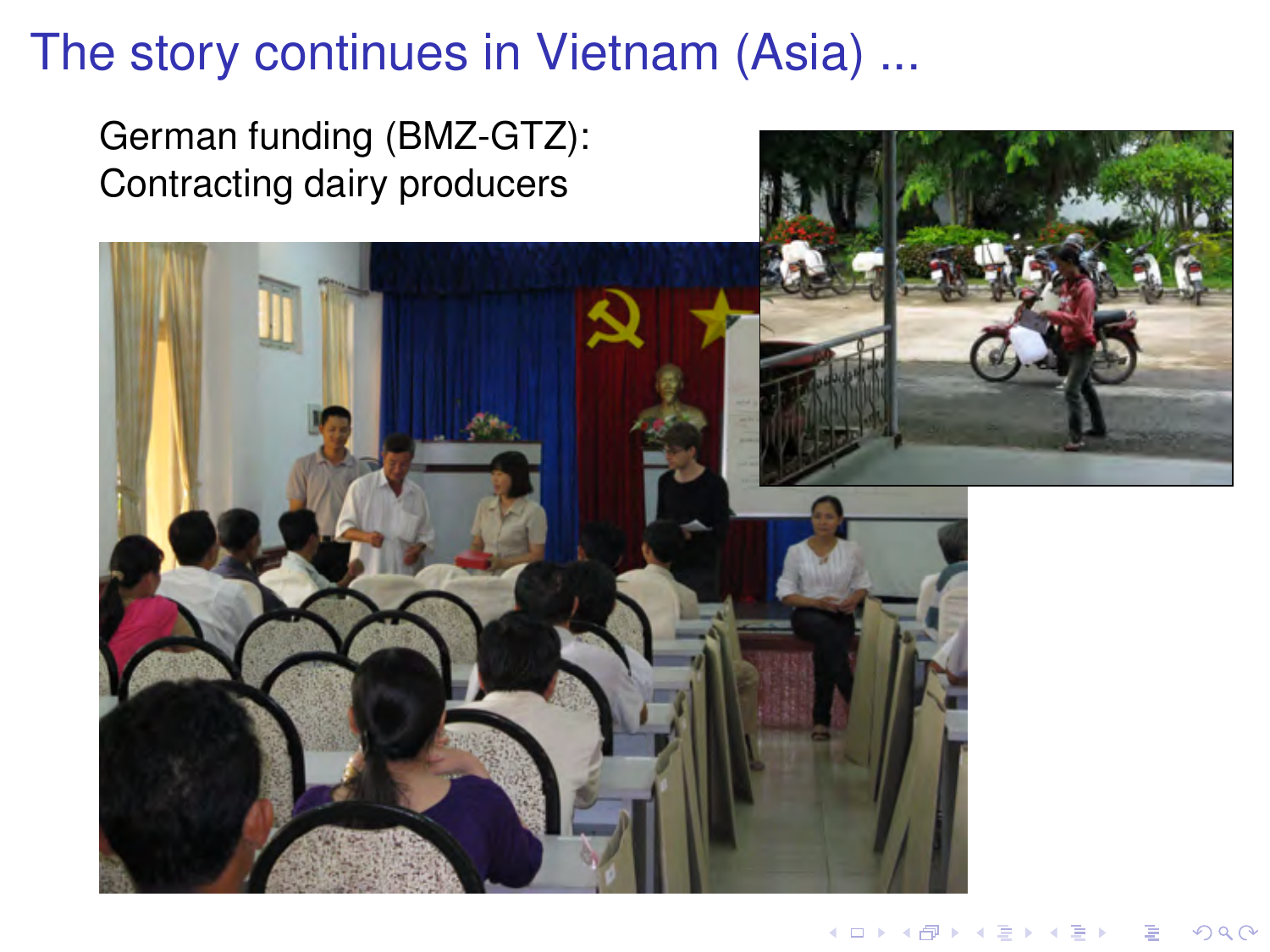## Second take-away

1. Vietnam has great food and a lot of water.

2. Milk comes from somewhere and is quality-graded.

3. Dairy farmers are typically less poor than other "types" of farmers. They own "expensive" assets – in particular, cows and motorcycles.

4. Selling milk by contract has the potential to increase prices and farmer well-being, but there are issues of trust (e.g., how does one grade quality).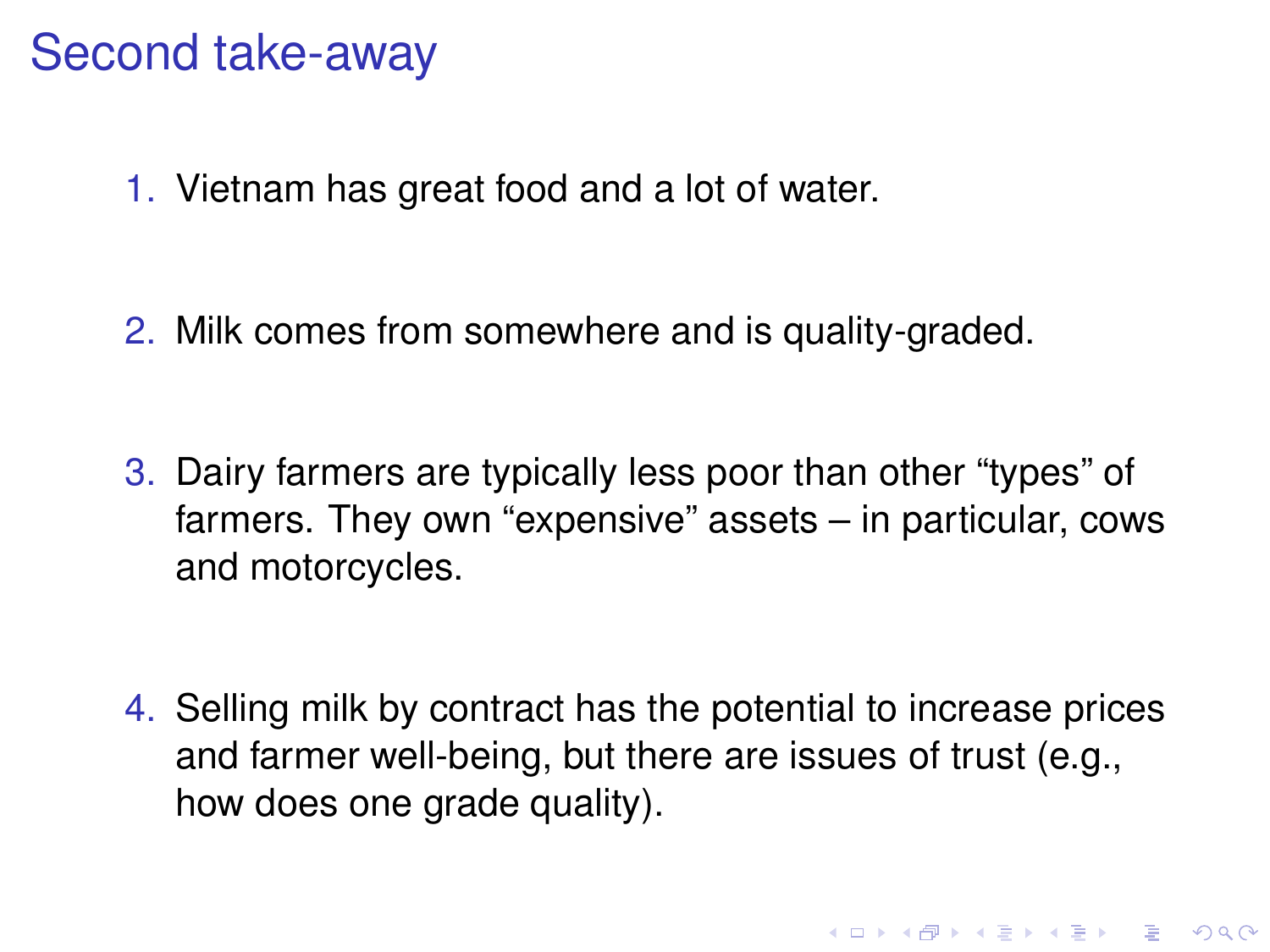## The story continues in Senegal (Africa) ...

IFPRI funding: Farmer cooperatives organized around peanut producers



**≮ロト ⊀伊ト ⊀ ヨト** 

 $\Omega$ 

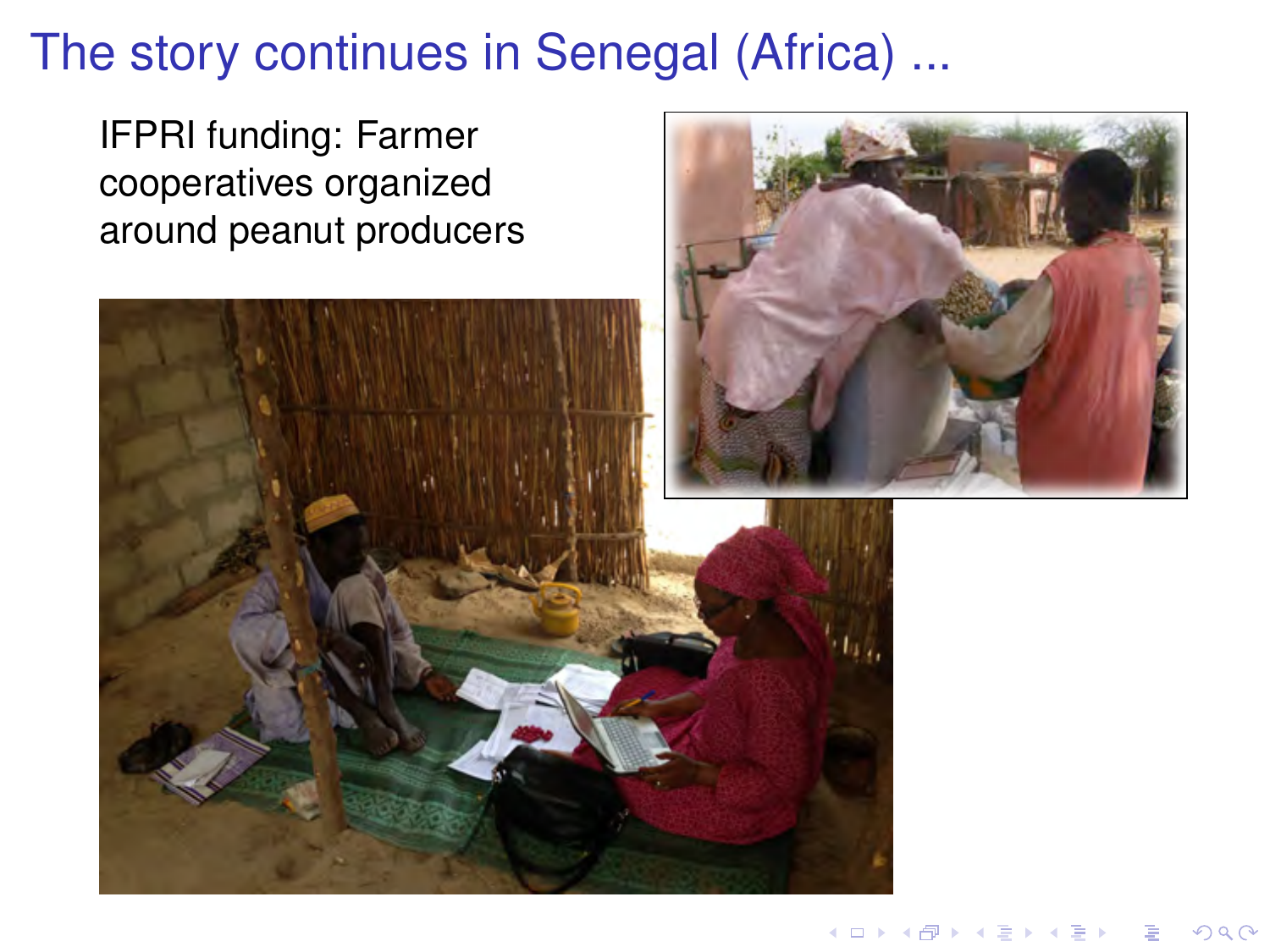## Third take-away

1. Senegal has great food and sorbet (mango).

2. Senegal is actually quite close to the US (∼ 6.5 hours from JFK). Given it's in Africa, that's not that far!

3. Farmer cooperatives have the potential to increase farmer well-being, but they are primarily effective when farmers need to coordinate a large group.

**KORK ERKER ADAM ADA**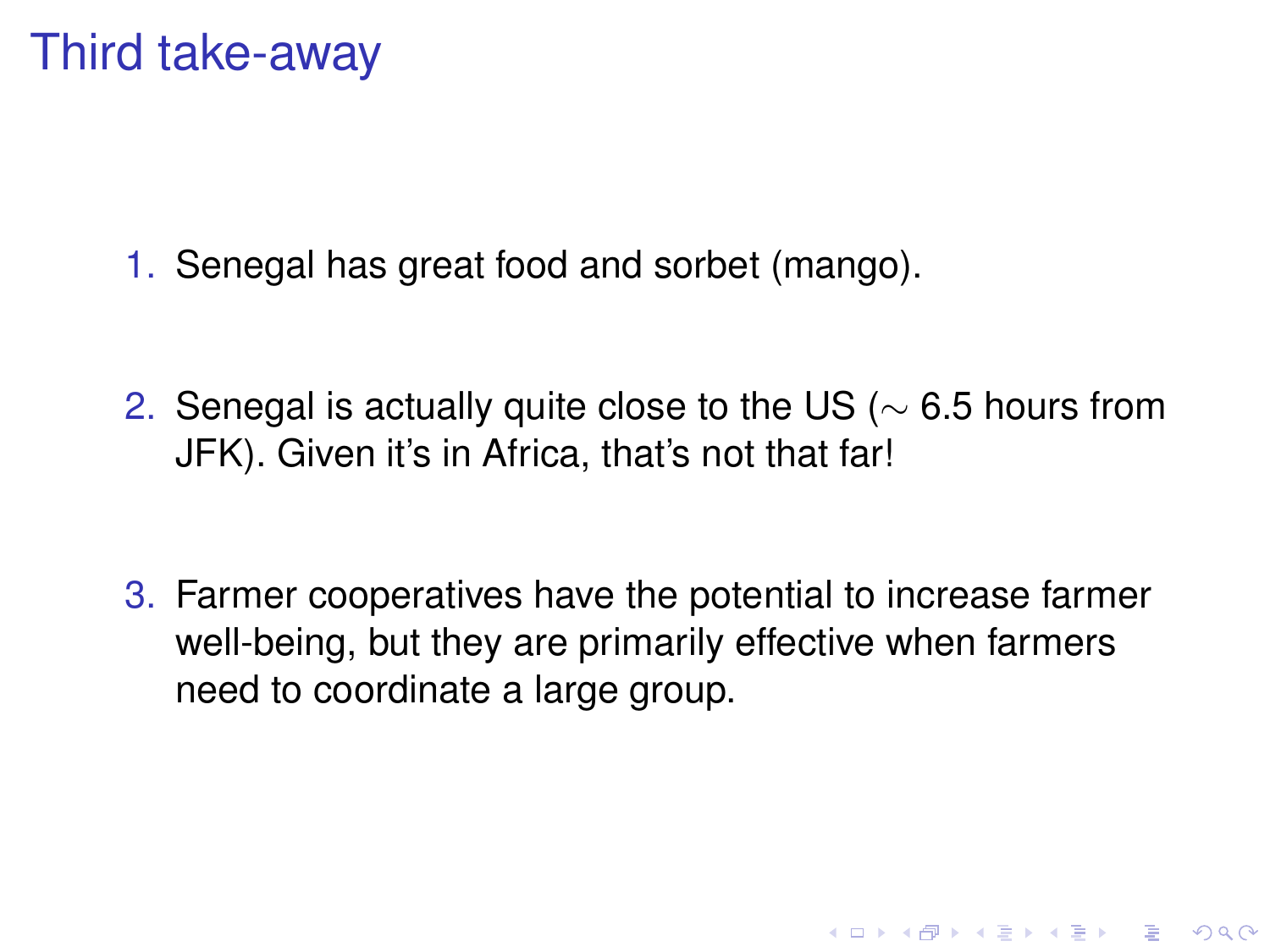## The story continues in Ethiopia (Africa) ...

USAID: Insurance experiments in Ethiopian villages

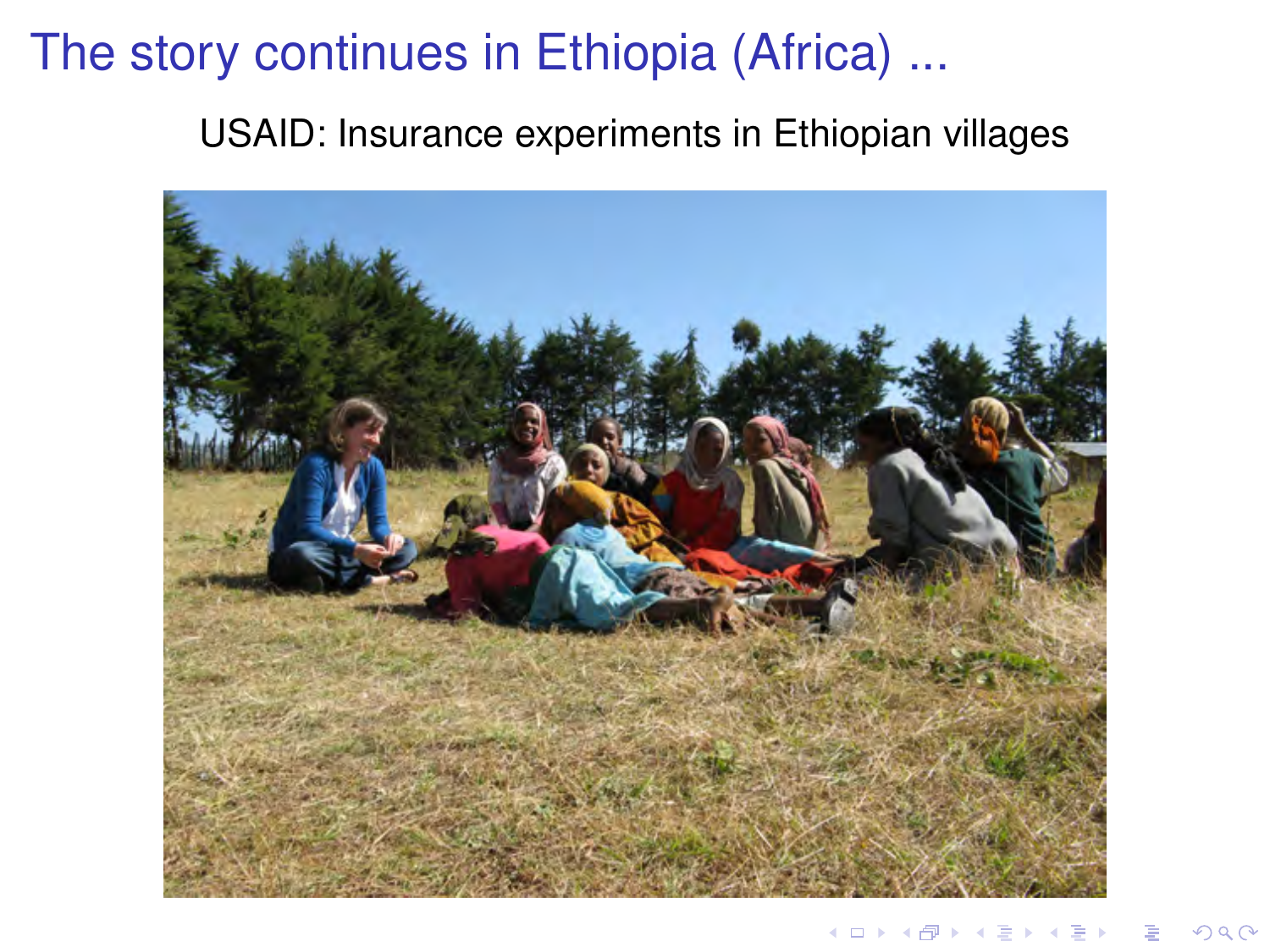## Fourth take-away

- 1. I can be mistaken for Ethiopian (if I keep my mouth shut).
- 2. Ethiopia used to be (part of) Abyssinia (I had forgot I knew this).

3. While insurance (be it agricultural, health, funeral, ...) can be a meaningful way to deal with "shocks" (bad events), farmers aren't necessarily willing to buy it. Paying "out-of-pocket" with the promise to be paid can be strange.

4. Not too different from the US. Insurance tends to be mandated/by default (e.g., car insurance in some states).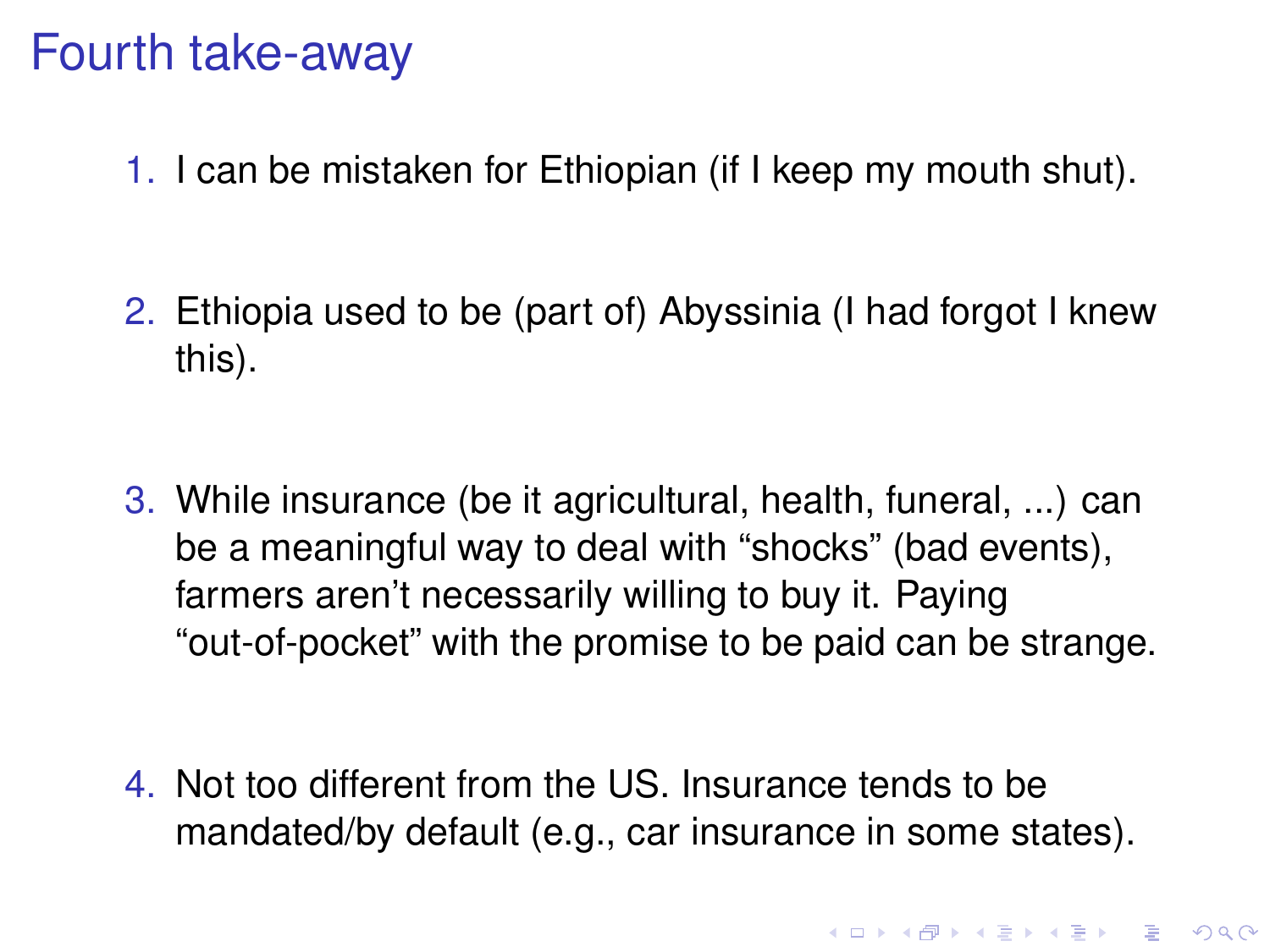## The story continues in Perú (Latin America) ...



### IFPRI: Trust in Peruvian villages

イロト イ部 トイ君 トイ君 トー ÷,  $290$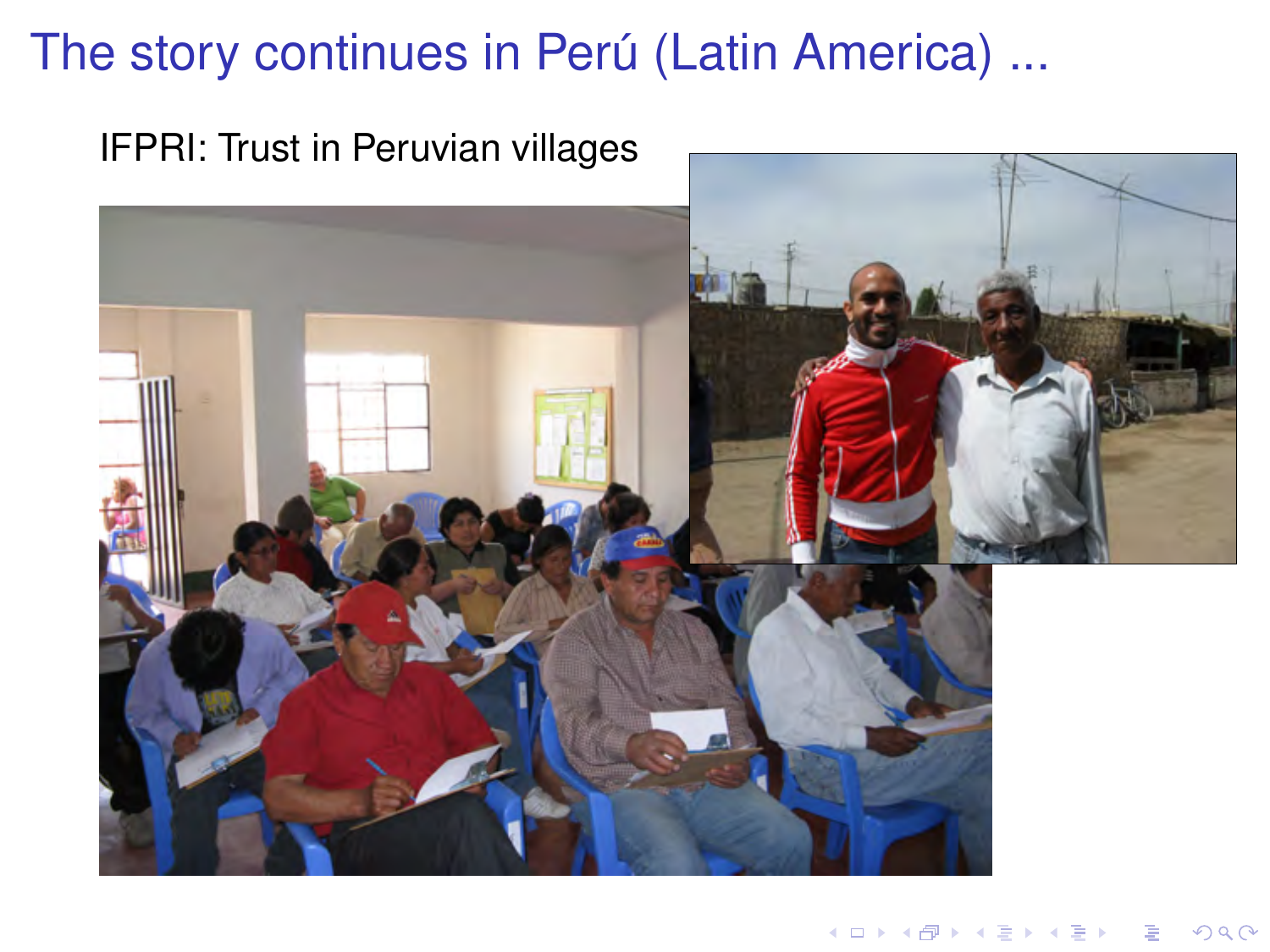## Fifth take-away

1. IMHO, Perú has the best food.

2. The notion of "trust" is a relatively fragile concept.

3. Essentially, if you think others are not trustworthy, you fail to trust and the system breaks down.

4. This has important implications, particularly in rural/poor areas where formal, written contracts aren't a thing.

KO KKO K S A B K S B K V S A V K S B K S B K S A V S B K S B K S B K S B K S B K S B K S B K S B K S B K S B K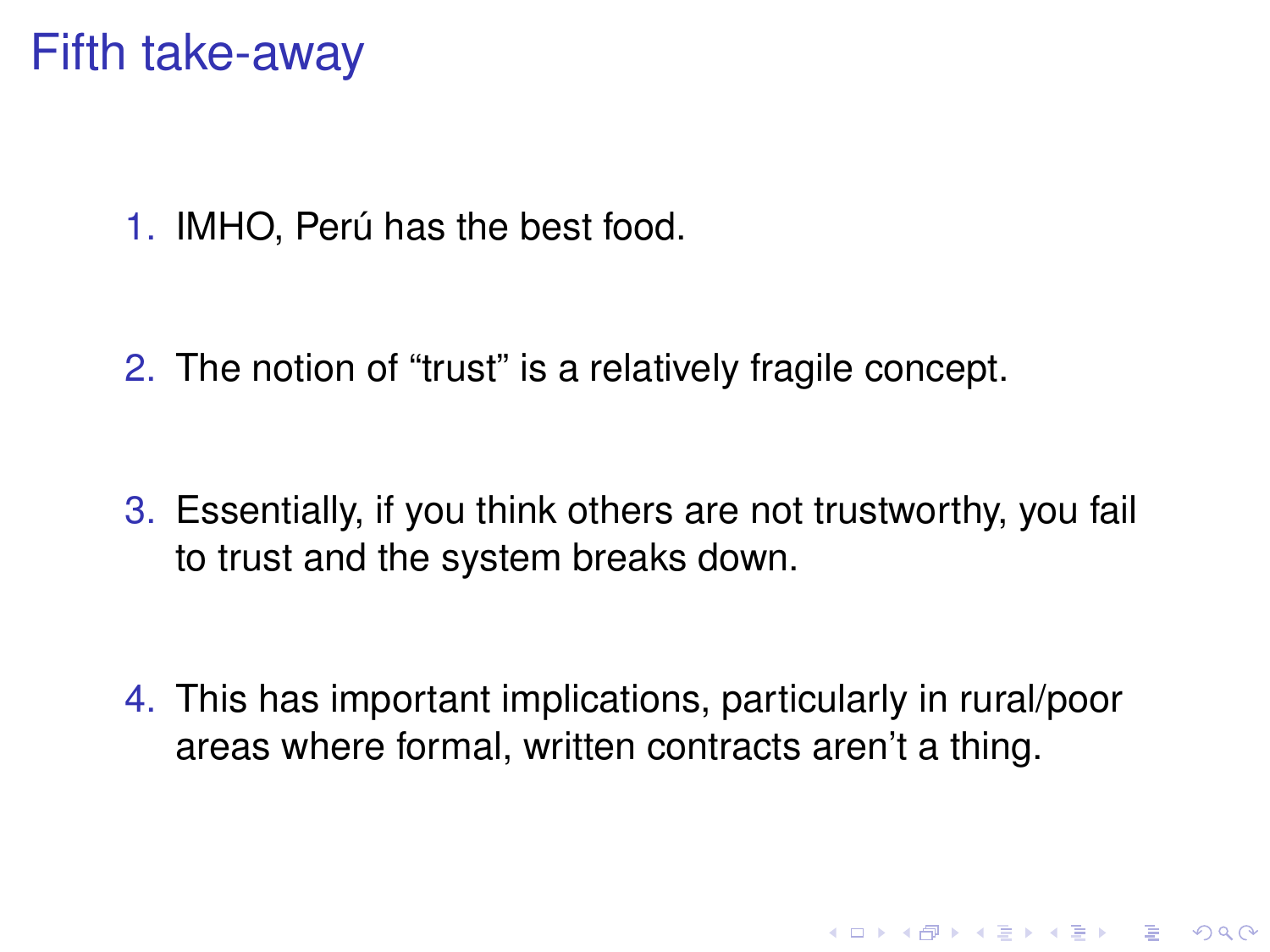## The story continues in Central America ...

#### NSF EAGER: Financial decision-making with migrants from El Salvador, Guatemala, and Honduras living in DC

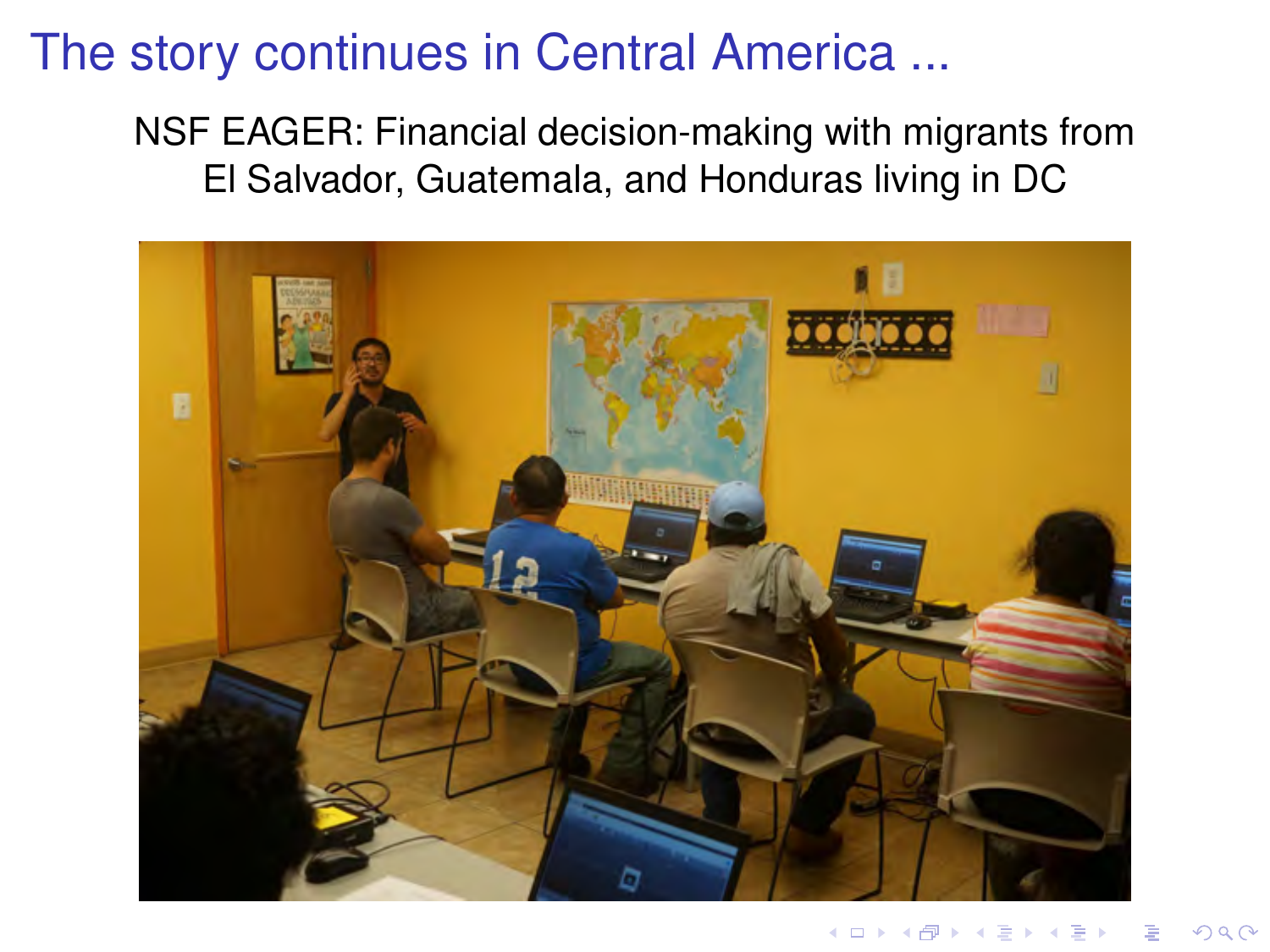## The story continues at the United Nations (UN) ...

### Global Forum on Remittances, Investment, and Development IFAD, World Bank, UN

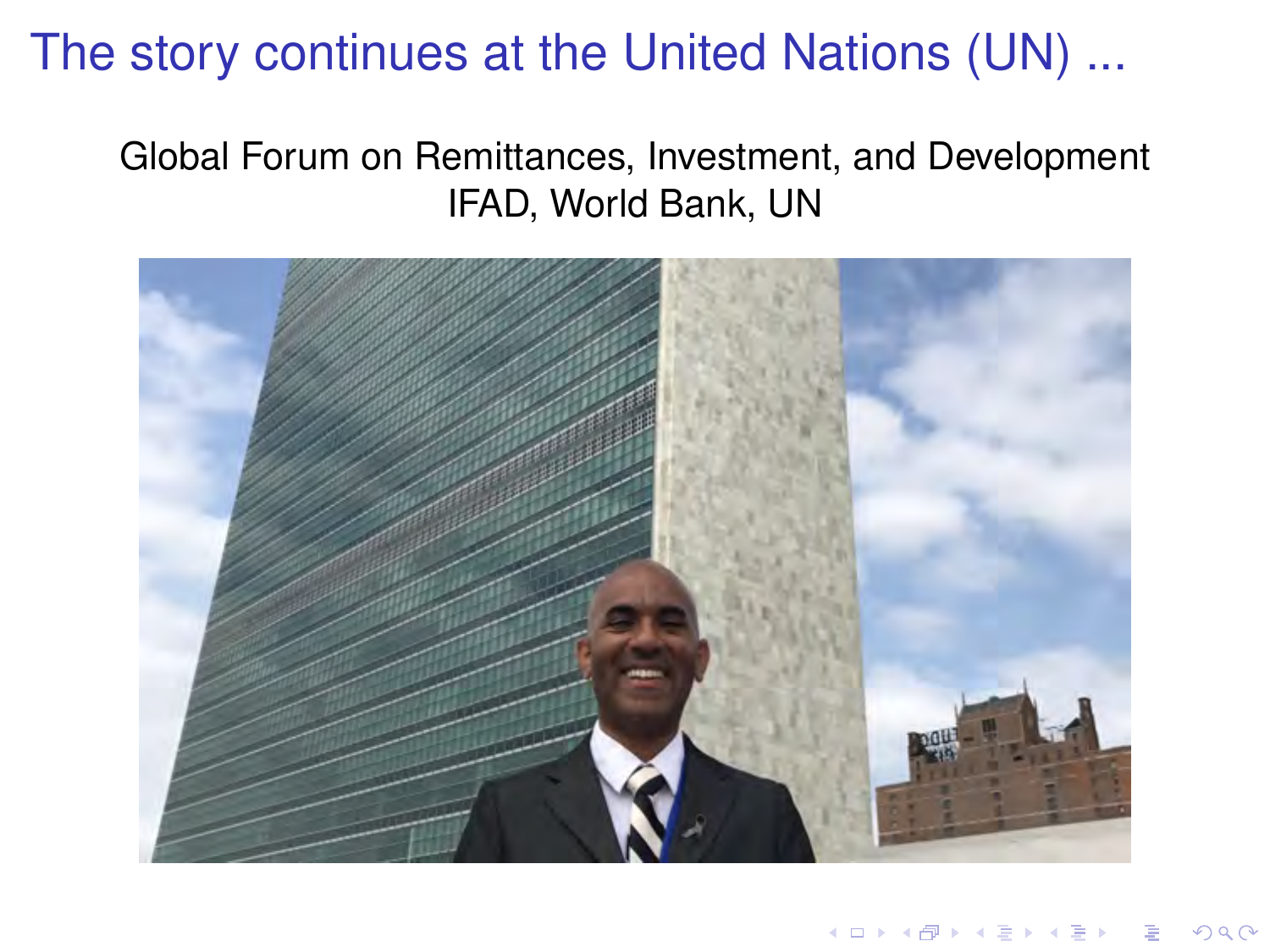## Sixth take-away

1. Eyetracking data are very large!

2. If you have a chance to visit the UN, please do.

3. Migrants don't just care about the cost of sending money. Trust and a company's ability to reach one's family (the recipient) also matter.

4. There is an exciting and growing research space at the intersection of economics, psychology, neurology, computer science, data science ... and others.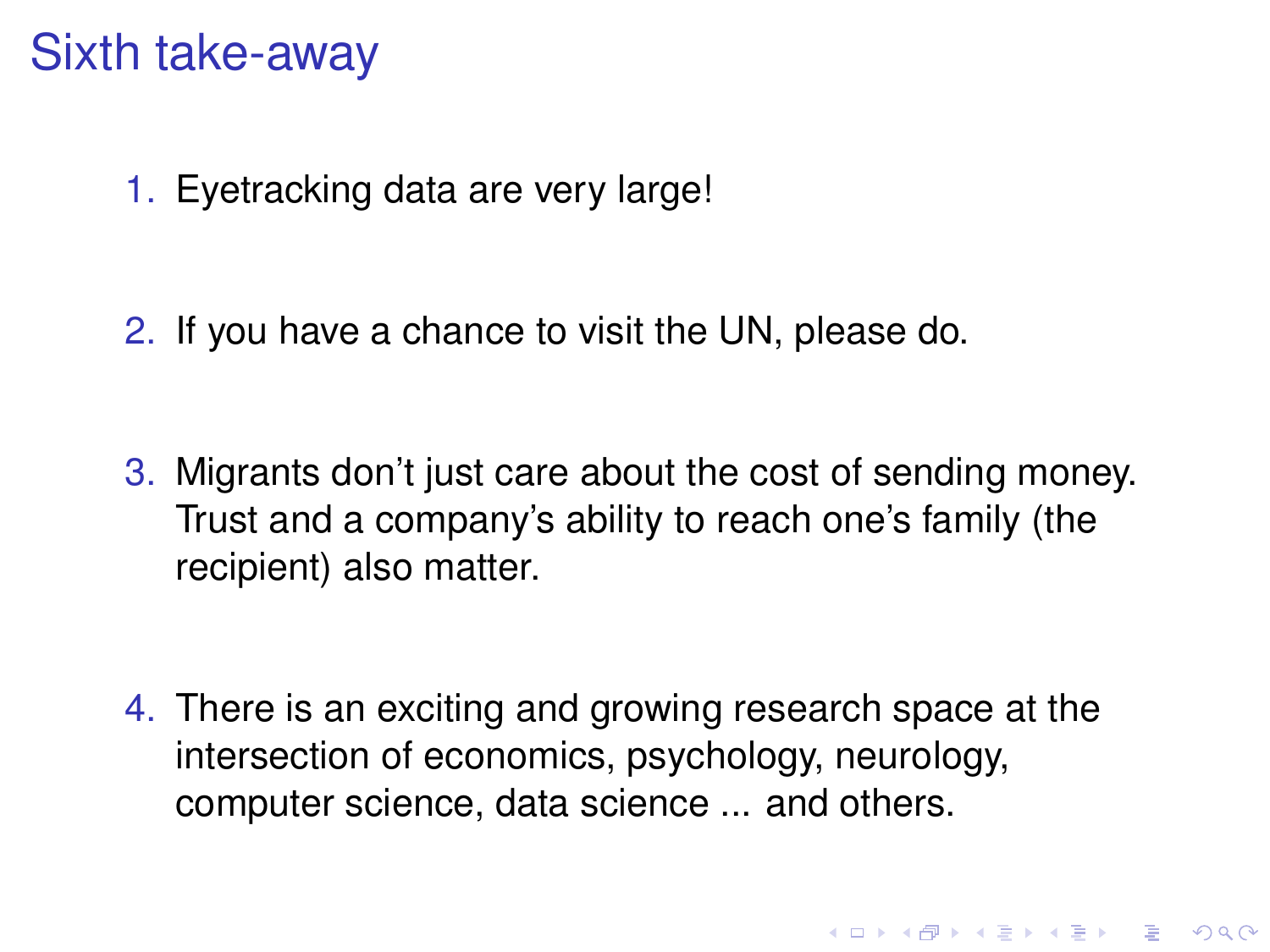# The story wraps up in the ATL (US) ...

VLab: http://www.angelinoviceisza.com/vlab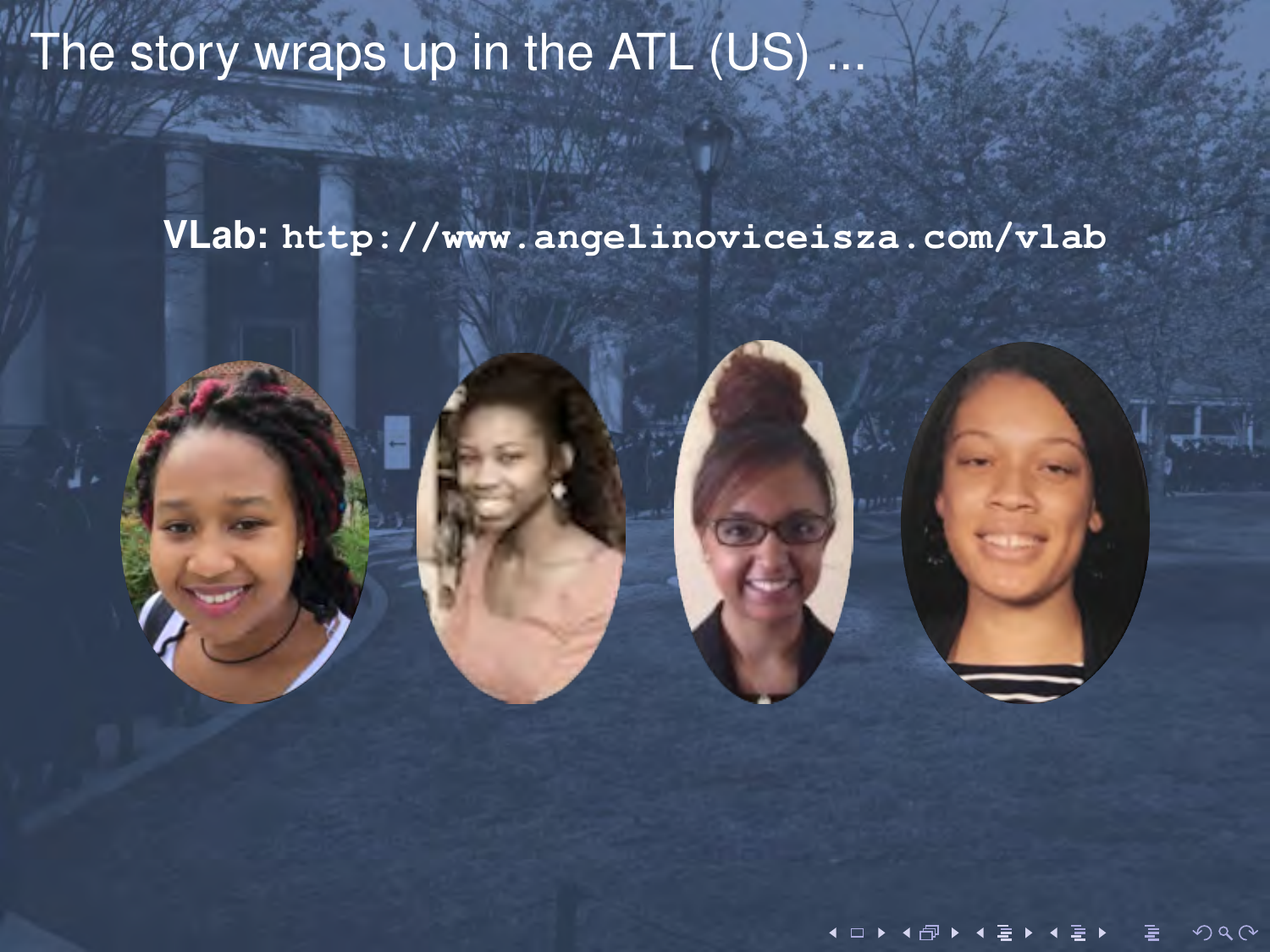## The story wraps up in the ATL (US) ...

Kauffman Foundation: What happens to entrepreneurs after they get funding from the ABC show Shark Tank (ST)?

#### Bite me! ABC's Shark Tank as a path to entrepreneurship.

**Births Saids - Augstine Vicenza** 

level that has chosen beautifully Tell intermental actionists

Automatic And 2013 Published Associational 2017 (7) Bestieger Automobile Electronic Minds (New York 2017)

Abstract Bainess pick competities possible radio. sing disease and naturalist for companions. In this plates, with additions dies, fixed the molecule bit. Analysis states pack concernion in the USA, ABC's Stack York. We tending) a desire convening all emperisons firms. that basic acreditements August 2009 was May 2010. the distings (1) destiny on the down seems to size up journal financial constraint, takes that agent the teachin a little contact to restroyed particle provided of his the pravé due de later la recurrieg, dues le planette available that the signified within works in interestmentof designs for struct extensions of successively où amizet dou possial isoanez. (Il shik it is Sarry stress than this years competition to inspectment with begraving expensive of from 14 has no constituted and lock of traverse, (5) days on to currently differsteal travels as racal three prevents. Designed ings presidentes the Departer in the president Cartally Uniperliment and timely) payment to finance

#### Keywell Introversity Profinessition Angel-Arcommengeratificating - Shark Tark

201, Cherisbushin 1,50-1152-1110

Carol Sauc Gro, Holland Jr., 3104

A. Viscotti 177 System Color: 157 Systems Can PR States OR 2018. Vil risk executivation

#### 1 **Bigging Country**

Kennysmarks and instruction (EAS) for instance for interests groub, and frame is an important element for making this can be example their finite or all your Caperie and Petron 2012, Constitued Heinham 500, Lukeso it of 1974 and the reference webles. Plats today office at the sense is a vegical of aspectadors to appealing finances where resistants to continue that industry ioner qual, and women, conservant and autoiron. To day, without five study perpendicul magnetithe first (1) laboratements or him. this increases, their Methers' of masses discook (Fo); Kolds and Ya 2010. and (2) mated times to how meet vanish and hits meetwithout with hite repartent business matrices retwickvq. a messeng (Millionic 2010)<sup>7</sup> Depice and our Alcos, a stroken section whether pick competitives are reliable because they know desputed heatery for wingsers' of prestact rigod of quality Mussive, that tapeature Frebez and deposity award businessly flave lett been which maked.

This paper internate to 40 floor june in the Merrina (by indicity a stops and royal control. "the results TV above Shot Drk Secrits.prosecutes check and what-

An excesses a More and Louis's Chevrolette and more now. direct all in low was directed bridge of a dimensional is about some of involve sustane demonstrate of connect

perfect of a Milled and Napha Body 2011 Stand Books on at Sill Paper and stands Sixth **Bandad Josevice storm of** 

St tomok Fight will Not CHTS Bald and Boober (1944) clump on homes citize and to mismour white



**KORK STRAIN A STRAIN A STRAIN**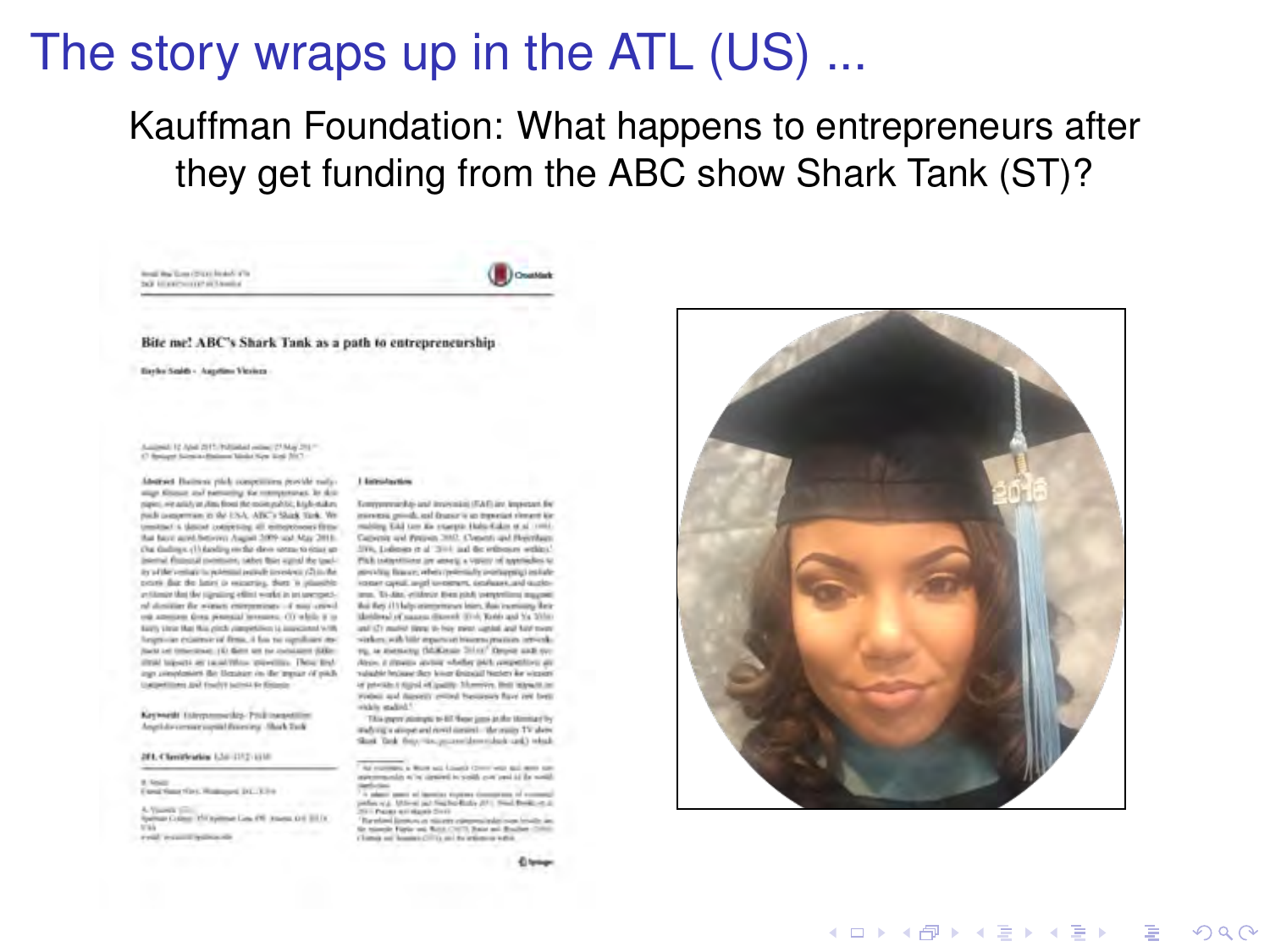## Seventh take-away

1. This was one of the most fun projects/research assistantships (watch ST videos and code them).

2. ST funding (i.e., the amount) seems to matter for long-run existence of companies, but not innovation. Funding doesn't seem to affect minority entrepreneurs any differently (granted, small proportion of the sample).

3. Data exist everywhere  $-$  e.g., episodes, LinkedIn, apps, ...

4. Paved the way for a newer NSF project on how ST affects entrepreneurship/innovation among the general population (i.e., viewers at home) – ongoing.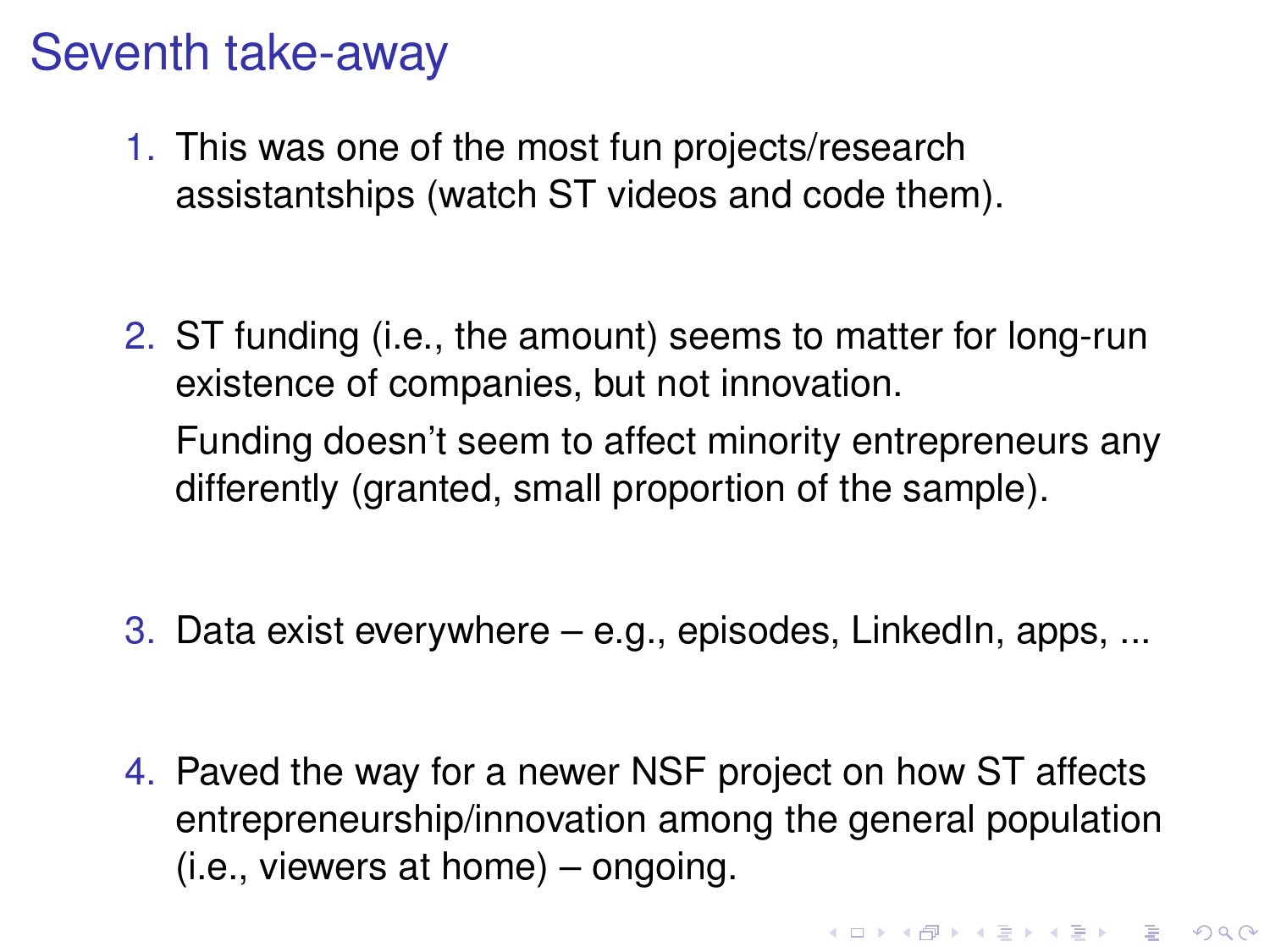## Eighth and final take-away: Words of "wisdom"

1. The world has great food (make sure you're eating it).

2. Keep on growing!

Ms. Joceline Clemencia (Caribbean author and activist)

3. Don't write down your resume (CV) and believe it. Rev. Dr. Renita Weems

4. When they don't give you a seat at the table, bring a folding chair. [I'd add: You might even want to bring a cushion.] Congresswoman Shirley Chisholm